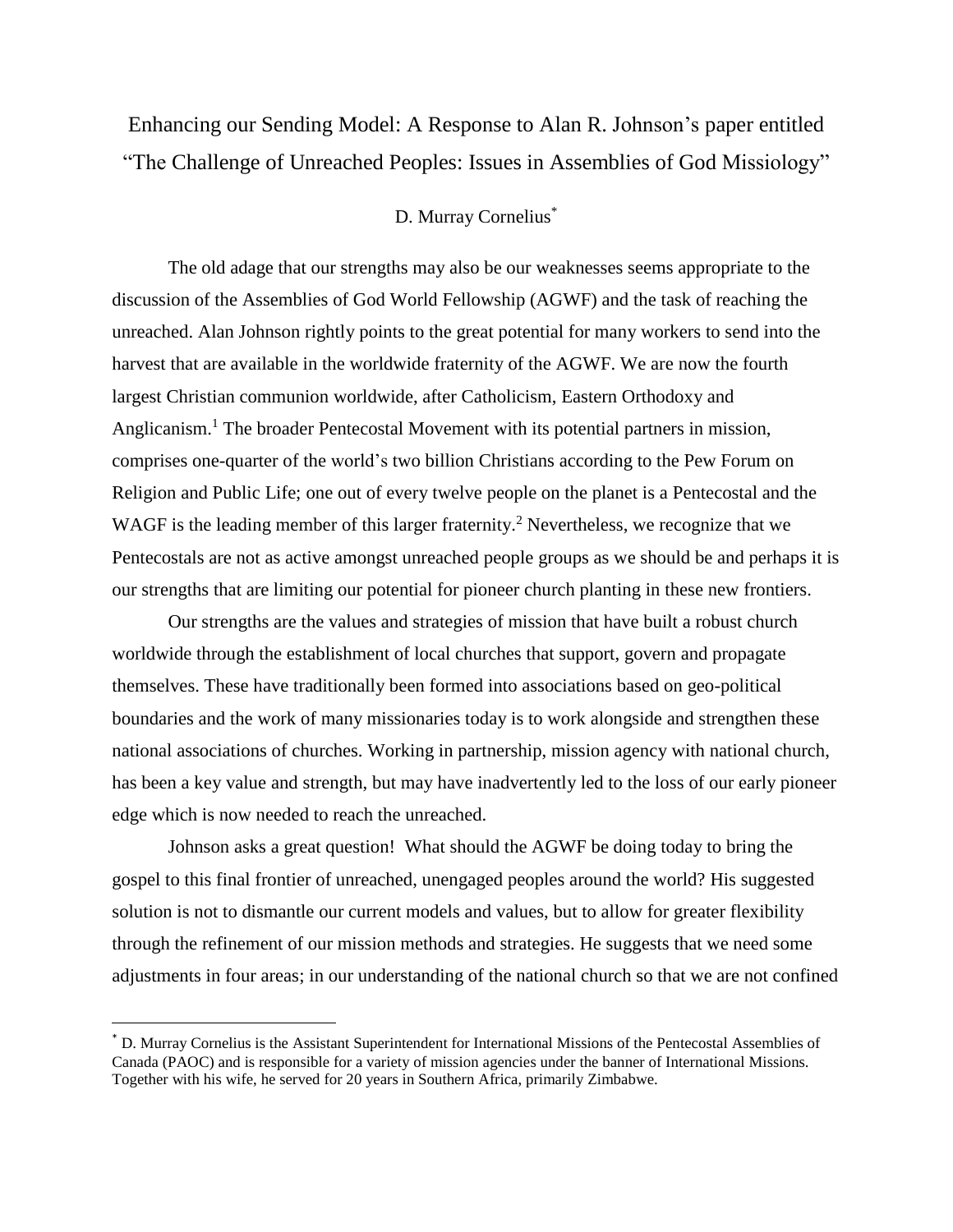by geo-political borders; in our understanding of how local autonomous churches are associated so that local culture is adequately reflected; in our understanding of mission agency/national church relationship so that there is freedom to have workers cross cultural boundaries within nations with a measure of autonomy from the national church; and by creating space for apostolic bands to operate outside/alongside of the traditional national church/mission agency relationship. His call is that we be an increasingly permission giving fraternity of Pentecostal believers where our frontline workers, empowered by the Spirit, follow the Spirit's leading into new opportunities, using all means available. In order to recapture the vital apostolic pioneer spirit, we need more flexible structures in which to operate.

In considering these suggestions, I am reminded of the words of the apostle Paul who for the sake of the gospel, subverted his own interests in the interest of the lost. "To the weak I became weak, to win the weak. I have become all things to all men so that by all possible means I might save some. I do all this for the sake of the gospel, that I may share in its blessings (1 Cor 9: 22-23 NIV)." While ground rules for relationships are important, we must be careful not to create limitations that restrict God's calling and keep potential missionaries to the unreached from serving in 'our backyard.'

Let me note three initial positive comments about this call for increasing room for the apostolic bands to operate and then offer two additional refinements to our mission models for consideration. First, Johnson has rightly identified some significant limitations in our current models. In particular, the concept of "people blindness" is very helpful. In a world where the national geo-political boundaries often contain many ethno-linguistic groups of people, it is possible that near neighbors are not hearing the gospel, even though they live in proximity to a thriving national church. In my own experience on the field, the nations of East and Southern Africa have large populations of Asian peoples amongst whom there has been little progress in evangelism and church planting despite thriving, healthy indigenous churches. In addition, the Muslim population of nations like Kenya and Tanzania remain largely unreached. If our structures limit the work of missionaries to partnership with national churches that suffer a measure of 'people blindness' we may miss the Spirit-led opportunity to engage the unreached.

My own nation of Canada is waking up late to the reality that large populations of immigrants from unreached people groups have moved into our neighborhoods. Our local churches have not proactively engaged with large blocks of Somalis, Iranians, Pakistanis and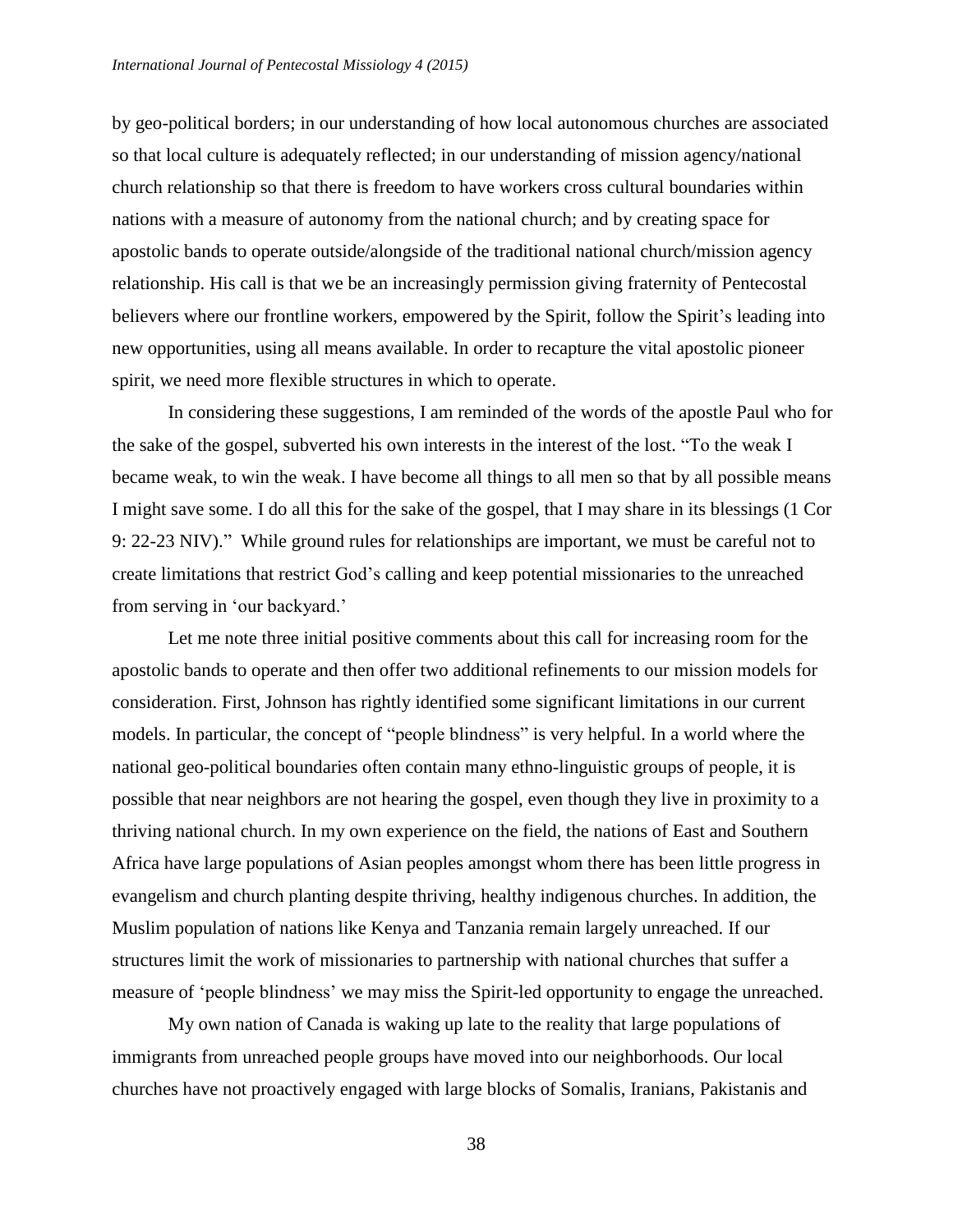Sikhs that now dominate whole neighborhoods in our major cities. Our model of church and evangelism has not always been well-suited to reaching these people and our "people blindness" has kept the church from reaching its full missional potential. In response we are creating new ways for 'missionaries' to engage with these people groups within our own nation.

Second, Johnson seeks to find a healthy balance between Spirit dependency and strategic thinking with respect to the deployment of missionary personnel. He notes that God calls intelligent people who, called and enlightened by the Spirit, can assess the needs and make strategic, thoughtful decisions about the mission of the church. We cannot excuse our inactivity in the unreached nations of the world by suggesting that God by His Spirit has not yet called people to those nations because they are not yet receptive. The apostle Paul used clear and thoughtful strategies as he fulfilled his calling while leaving room for flexibility and adjustment in both destination and method as the Spirit led.

Third, Johnson's call to see the whole church, every national association, engaged in sending cross-cultural workers is important if we are going to see unreached people have access to the gospel. Sending workers from proximate cultural-linguistic groups will help reduce the barriers to understanding the gospel. However, this will require increased flexibility in national church/sending agency relationships as there will be many more players at the table. In addition, as I will note later, a new sending model may be needed to maximize the potential of these new sending nations. They may have many workers, but limited funds for the task and the traditional model of fully funded missionaries may not provide the best sending platform.

In offering two additional refinements to our sending model, let me ask the following questions! Does our traditional sending model hamper our ability to engage many of the unreached people of the world? And are we perpetuating this same model with the same limitation in the new sending nations? It is my view that the use of primarily professional clergy as our missionaries has left us with a significant access problem with respect to the nations where most of the unreached peoples reside today. We need personnel with non-missionary profiles. The redeployment of current personnel from open to closed nations is problematic in that missionaries need to be retrained<sup>3</sup> and their profiles need to be completely overhauled or they will not be welcome. In our recruitment strategies, we need to look to our universities rather than our theological colleges for potential workers. The clergy-laity divide has left us unprepared to utilize the gifts of businesspersons and professional members of the church for whom access to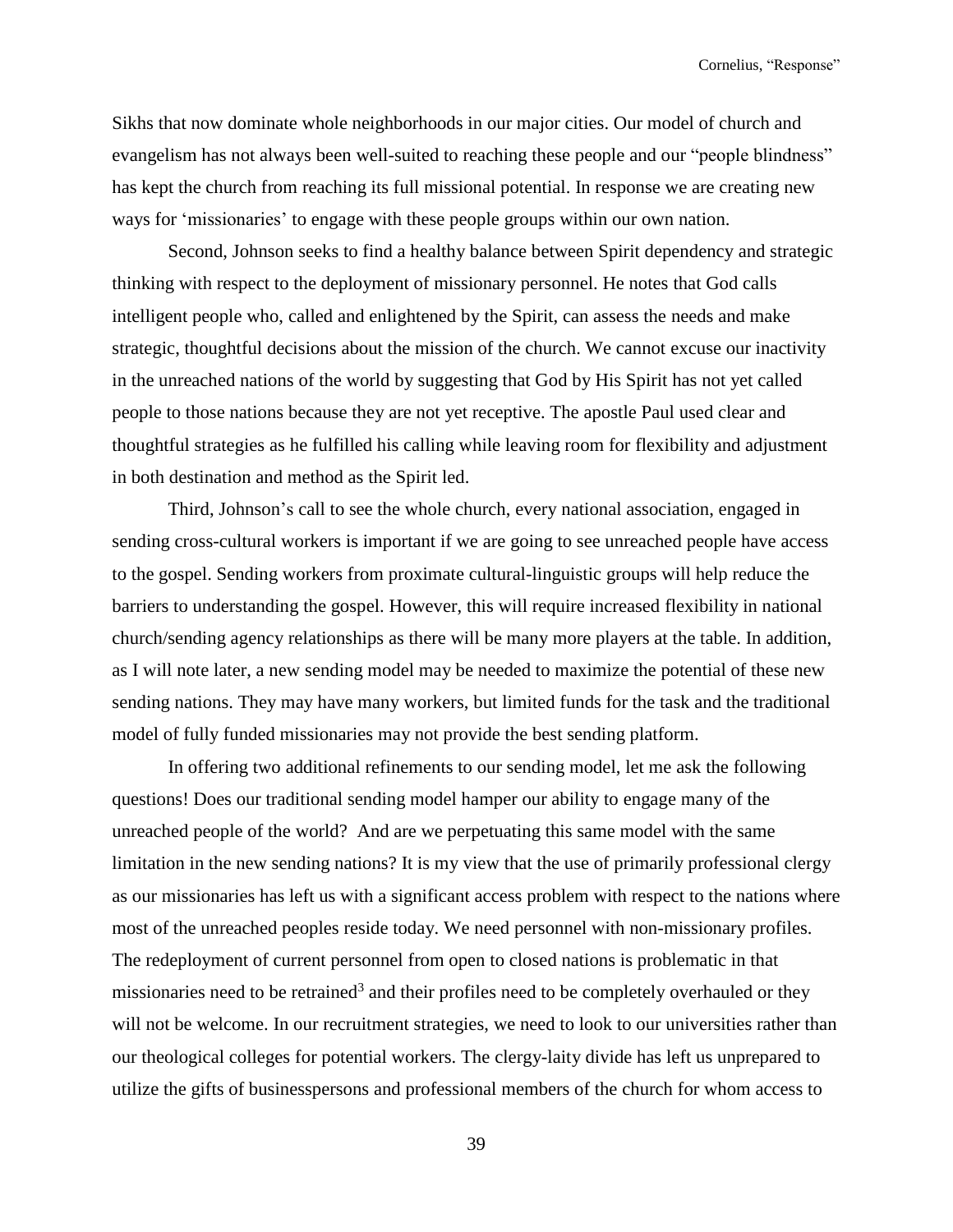the nations in question will not be as big a problem. We 'professionalized' the missionary enterprise as a primarily clergy role and in so doing have marginalized the business and secular professionals that may be a significant key to engaging the unreached people's today.

In the Assemblies of God fraternity around the world, there is an army of businesspersons and professionals who, if discipled and trained in the mission of God, can significantly impact the nations of the world. Consider Africa for a moment. There are many Africans with excellent educational and professional qualifications who are finding work in the Middle East and North Africa. They spend their days working and contributing to the economic and social life of unreached people. They wake up every day and rub shoulders with people who need Jesus and through them God can bring his good news and life transforming message to people. They can and are already serving as church planters amongst the unreached.

However, if we are to make these professionals and businesspersons effective, they must be discipled to live out God's mission and reflect his character as light and salt in their new communities. They must be people who reflect integrity, generosity, compassion, diligence and good stewardship. The work of the kingdom takes place in the world of work and the people of God are to be discipled in the local church by pastors and teachers for works of service. 'Gospel transformed disciples' must live out God's plan as they integrate faith and work, and influence the domains of family life, business and commerce, the creative arts, the sciences, communication and media, education and civil, political and military service.

Currently in Ethiopia, there are over 40,000 Pentecostal believers studying in the Universities of that nation, who are members of the Christian Student Union. The traditional sending model is not going to serve this potential harvest force. They need to be discipled to see their vocation as God's calling to impact the world. Doctors, lawyers, businesspersons, economists and aid workers are just of few of the many professions available to the Lord as he calls and sends these young people amongst the unreached peoples of the world. The 'apostolic bands' that Johnson suggests need some creative room, may actually be teams of professional and businesspersons who evangelize and plant churches where traditional missionaries cannot go.

Take Somalia for example. Here is a nation described as inaccessible and unreached. Our traditional model will not allow for the placement of 'traditional missionaries' to evangelize and plant churches. Yet present in the nation are Christian professionals from Kenya and Ethiopia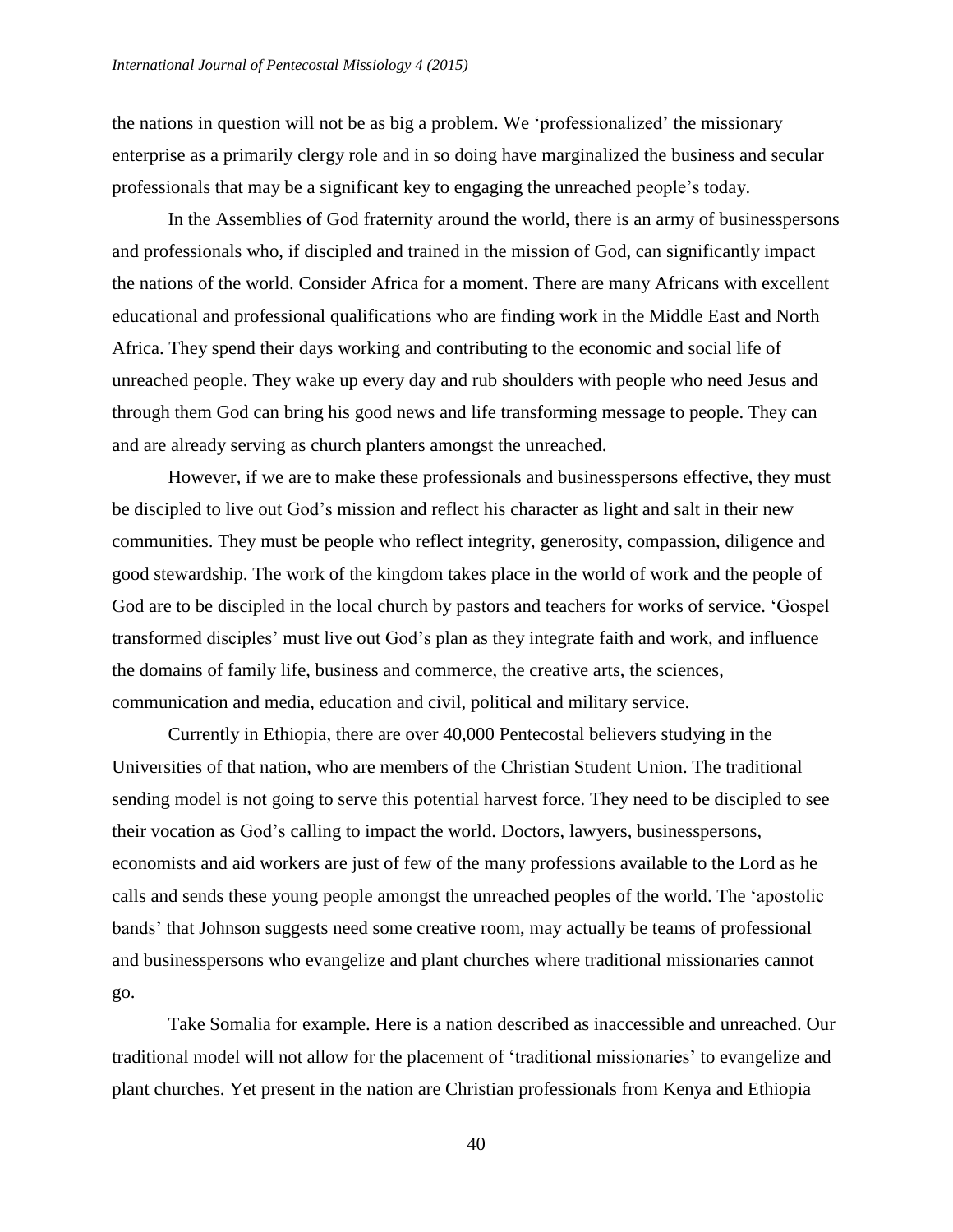who have access every day to be witnesses for Christ and potentially see the church of Jesus Christ developed amongst their everyday contacts. Is it possible to see these 'gospel transformed' businesspersons and Professionals as a primary rather than secondary strategy to reach the unreached? Take Somalia for example. Here is a nation described as inaccessible and unreached. Our traditional model will not allow for the placement of 'traditional missionaries' to evangelize and plant churches. Yet present in the nation are Christian professionals from Kenya and Ethiopia who have access every day to be witnesses for Christ and potentially see the church of Jesus Christ developed amongst their everyday contacts. Is it possible to see these 'gospel transformed' businesspersons and Professionals as a primary rather than secondary strategy to reach the unreached?

In my own nation, there are many Canadians, often "new" Canadians, who have business and family connections back in their home nations. They have access to unreached people groups that may not be available to the 'traditional missionary.' Therefore, we must refine and broaden our definition of 'missionary' if we are to significantly engage the unreached in nations where opportunity to bring the gospel is limited and therefore challenging. Can we see immigrants to the West who are called to return home as 'missionaries'? Can our understanding of the 'missionary call' include these immigrants and allow for them to be part of our mission strategy? If a Canadian Somali is called by God to return home, can we find room for such person in our mission strategies?

This call to include business persons and professionals as a primary strategy is particularly important for new sending nations. If we expect these new sending countries to only send out missionaries who are clergy and who are supported by the local churches in the traditional fashion, we will marginalize the potential of an incredibly strong laity with the capacity to reach the unreached. In addition we will tax the financial resources of these churches and limit their capacity for mission impact. We need to encourage national churches to establish sending models that may be significantly different from the traditional models used by Western churches. Once again, we are not setting aside our strengths, but enhancing our capacity with greater flexibility in definition and method.

A second refinement to our model is to make more room for those with concern for engagement in the social justice and community development issues of our world. Many of the unreached people groups are also found in the poorest and oppressed nations of the world. In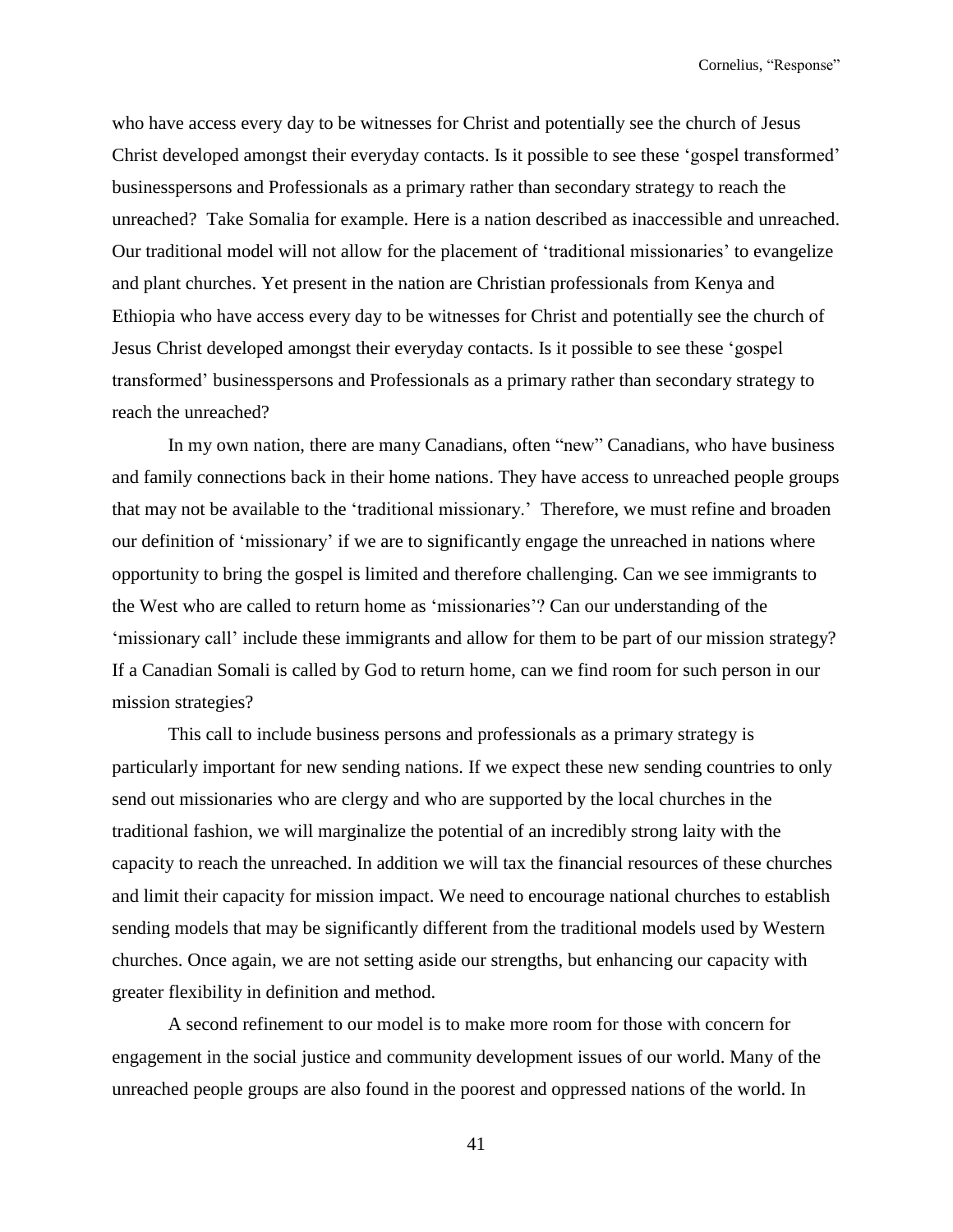their study of Global Pentecostalism, Donald Miller and Tetsunao Yamamori have adequately demonstrated that Pentecostals are already on the front lines of social engagement. Intuitively, we have responded to the social needs of those God has brought across our path. In their fouryear study of growing international churches and ministries that are active in significant social ministries, they were surprised that 85% of the recommended churches for consideration were Pentecostal or Charismatic. As a result, they set out to determine what single element was empowering these Pentecostals to such significant compassionate engagement with their world. Their study led to the conclusion that the compelling motivator to mission is the "S" factor that appears to operate in the lives of Pentecostals. "The answer unequivocally is the energizing experience of worship. The driving force behind the social ministries of Pentecostals is their experience of the Spirit in moments of worship – both corporate and private."<sup>4</sup> For Pentecostals, worship provides an opportunity to experience an alternate reality, a mysterious encounter with God through His Spirit that empowers, emboldens and releases God's people into mission. Because we know our God to be all-powerful, there is the expectation that through His miraculous intervention and through the enlightenment of the Spirit, spiritually blind eyes will be opened and the lost will turn "from darkness to light, and from the power of Satan to God, so that they may receive forgiveness of sins and a place among those who are sanctified by faith in me (Acts 26:18 NIV)."

When Miller and Yamamori visited St. Stephen's Society in the Walled City in Hong Kong, they came face-to-face with the ministry of Jackie Pullinger and concluded that unconditional love and the expectation of miraculous intervention was at the heart of helping drug addicts overcome their addictions.<sup>5</sup> Pentecost and the Holy Spirit is not an entity or authority. It is not some magic Pentecostals tap into. The Holy Spirit is the empowering presence of God. He is present in weakness and He works best when humility is evident. The Spirit empowers for service and witness. The Spirit is always inclusive, not divisive. Pentecost was the undoing of the confusion of language, the breaking down of every wall in Christ. The Spirit creates and dwells in a loving, authentic community and from that presence the people of God are equipped and empowered for the Mission of God. To equip the saints for works of service is not to make them academically sound and credential them into denominational service; it is to disciple them into the empowering Presence of God so that they can walk in His power.